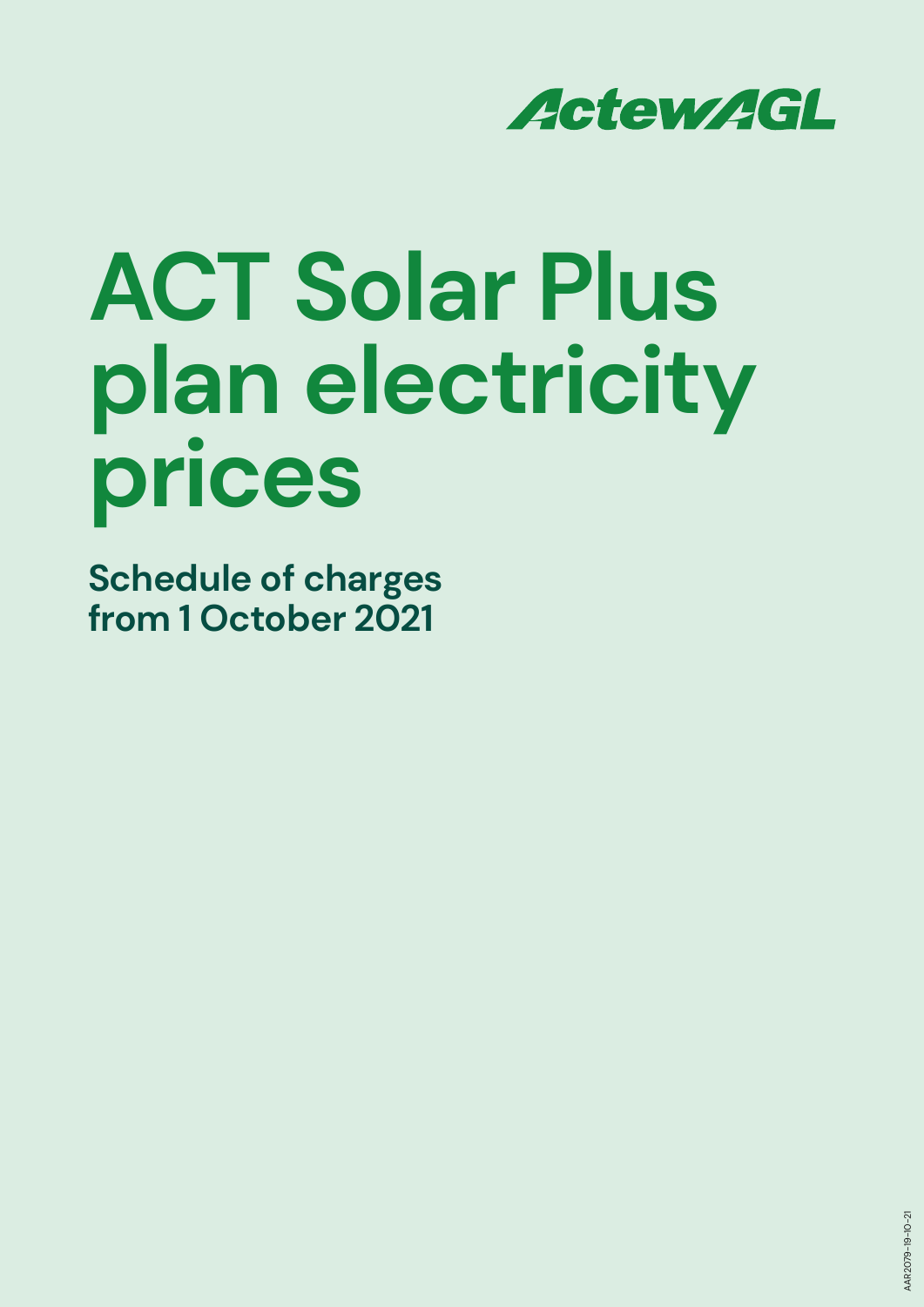# **ACT Solar Plus plan electricity prices**

#### **Schedule of charges from 1 October 2021**

#### **Prices explained**

|              | Supply charge A fixed price per day.                                                                                 |
|--------------|----------------------------------------------------------------------------------------------------------------------|
| Usage charge | A price per unit of usage (measured in kilowatt hours (kWh)) for the amount of electricity you use at your premises. |

#### **ACT Residential customers only**

| <b>Plan</b>   | Unit     | <b>GST</b> exclusive | <b>GST</b> inclusive | All times are Australian Eastern Standard Time |  |
|---------------|----------|----------------------|----------------------|------------------------------------------------|--|
| Home          |          |                      |                      |                                                |  |
| Supply charge | \$/day   | 0.890625             | 0.979688             |                                                |  |
| All usage     | $$$ /kWh | 0.242610             | 0.266871             | All day every day.                             |  |

This offer is 5 per cent less than the reference price. Annual cost per year is \$1,985 for an average household using 6,100 kWh a year in the Evoenergy network.

This offer features a 10 c/kWh solar buyback rate.

| Home with controlled load |          |          |          |                                                                                                                                                        |  |
|---------------------------|----------|----------|----------|--------------------------------------------------------------------------------------------------------------------------------------------------------|--|
| Supply charge             | $$$ /day | 0.890625 | 0.979688 |                                                                                                                                                        |  |
| All usage                 | \$/kWh   | 0.242610 | 0.266871 | All day every day.                                                                                                                                     |  |
| Controlled load usage     | \$/kWh   | 0.166627 | 0.183290 | For up to a total of 13 hours in any one day. The 13<br>hours shall be comprised of eight hours between<br>10pm-7am and/or five hours between 9am-5pm. |  |

This offer is 5 per cent less than the reference price. Annual cost per year is \$2,497 for an average household using 8,800 kWh a year in the Evoenergy network.

This offer features a 10 c/kWh solar buyback rate.

| Home Time-of-use |        |          |          |                             |
|------------------|--------|----------|----------|-----------------------------|
| Supply charge    | \$/day | 0.890625 | 0.979688 |                             |
| Peak usage       | \$/kWh | 0.323285 | 0.355614 | 7am-9am and 5pm-8pm daily.  |
| Shoulder usage   | \$/kWh | 0.224390 | 0.246829 | 9am-5pm and 8pm-10pm daily. |
| Off-peak usage   | \$/kWh | 0.189525 | 0.208478 | All other times.            |

This offer is 5 per cent less than the reference price. Annual cost per year is \$1,985 for an average household using 6,100 kWh a year in the Evoenergy network.

This offer features a 10 c/kWh solar buyback rate.

| Home Time-of-use with controlled load |          |          |          |                                                                                                                                                        |
|---------------------------------------|----------|----------|----------|--------------------------------------------------------------------------------------------------------------------------------------------------------|
| Supply                                | $$$ /day | 0.890625 | 0.979688 |                                                                                                                                                        |
| Peak usage                            | \$/kWh   | 0.323285 | 0.355614 | 7am-9am and 5pm-8pm daily.                                                                                                                             |
| Shoulder usage                        | \$/kWh   | 0.224390 | 0.246829 | 9am-5pm and 8pm-10pm daily.                                                                                                                            |
| Off-peak usage                        | \$/kWh   | 0.189525 | 0.208478 | All other times.                                                                                                                                       |
| Controlled load usage                 | \$/kWh   | 0.166627 | 0.183290 | For up to a total of 13 hours in any one day. The 13<br>hours shall be comprised of eight hours between<br>10pm-7am and/or five hours between 9am-5pm. |

This offer is 5 per cent less than the reference price. Annual cost per year is \$2,497 for an average household using 8,800 kWh a year in the Evoenergy network.

This offer features a 10 c/kWh solar buyback rate.

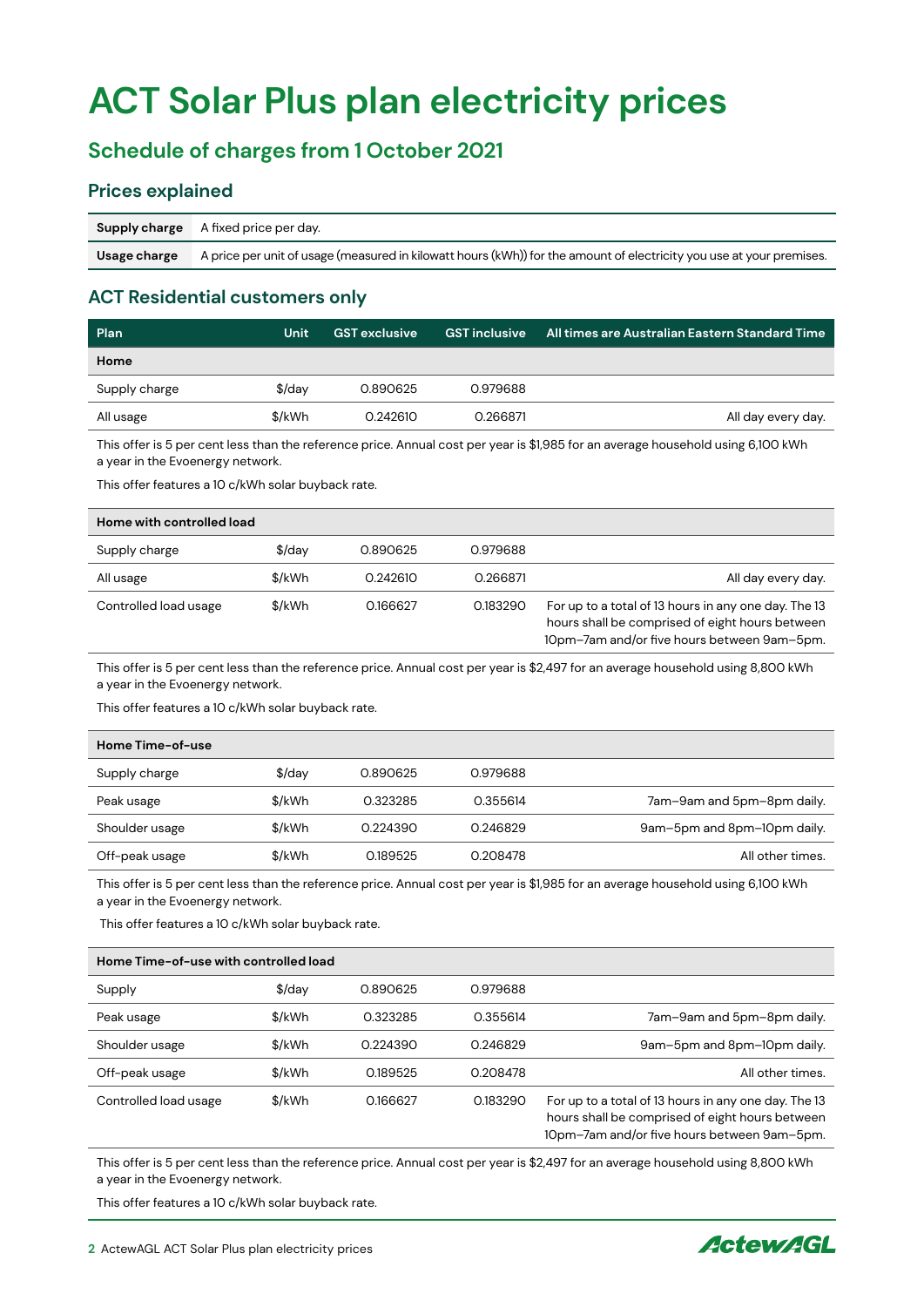#### **Other information and fees**

From time-to-time, you might be charged extra fees and charges. These vary depending on your contract type. If a government, regulator, network distributor or a metering service provider applies, varies or introduces a fee, charge or tax, we may pass through all or part of this varied or new fee, charge or tax to you.

|     |                                                                                    | <b>GST</b> exclusive | <b>GST inclusive</b> |  |  |  |  |
|-----|------------------------------------------------------------------------------------|----------------------|----------------------|--|--|--|--|
|     | Service charges                                                                    |                      |                      |  |  |  |  |
| 1.  | Visit to re-energise or de-energise a premises                                     |                      |                      |  |  |  |  |
|     | Business hours re-energise<br>$\bullet$                                            | 81.92                | 90.11                |  |  |  |  |
|     | After hours re-energise<br>٠                                                       | 102.27               | 112.50               |  |  |  |  |
|     | de-energise (not for late payment)<br>٠                                            | 81.92                | 90.11                |  |  |  |  |
| 2.  | Special meter read (including moving in and moving out of your supply address)     | 35.44                | 38.98                |  |  |  |  |
| 3.  | Check read deposit (refunded if the original reading was incorrect)                | 35.44                | 38.98                |  |  |  |  |
| 4.  | Attendance (debt collection) first visit in a 12-month period (in business hours)  | 59.09                | 65.00                |  |  |  |  |
| 5.  | Attendance (debt collection) within a year of a previous visit (in business hours) | 77.27                | 85.00                |  |  |  |  |
| 6.  | De-energise a premises for non-payment                                             | 163.83               | 180.21               |  |  |  |  |
| 7.  | Manual reading service fee per read for smart meters (fee per read)                | 105.00               | 115.50               |  |  |  |  |
| 8.  | Wasted site visit                                                                  | 102.00               | 112.20               |  |  |  |  |
| 9.  | Establish supply                                                                   | 135.16               | 148.68               |  |  |  |  |
|     | <b>Administration charges</b>                                                      |                      |                      |  |  |  |  |
| 10. | Late payment fee*                                                                  | 15.00                | 15.00                |  |  |  |  |
| 11. | Dishonoured cheque fee*                                                            | 5.00                 | 5.00                 |  |  |  |  |
| 12. | Card reversal fee*                                                                 | 30.00                | 30.00                |  |  |  |  |
| 13. | Direct debit reject fee*                                                           | 1.15                 | 1.15                 |  |  |  |  |
| 14. | Cheque refund fee - personal cheque                                                | 0.40                 | 0.44                 |  |  |  |  |
| 15. | Cheque refund fee - bank cheque                                                    | 15.00                | 16.50                |  |  |  |  |
| 16. | Payment processing fee (% of payment made by debit or credit card)                 | 0.41%                | 0.45%                |  |  |  |  |

\* GST not applicable

Note: Distributor fees not listed above will be on-charged by the distributor. Complex jobs may require a quotation from the distributor.